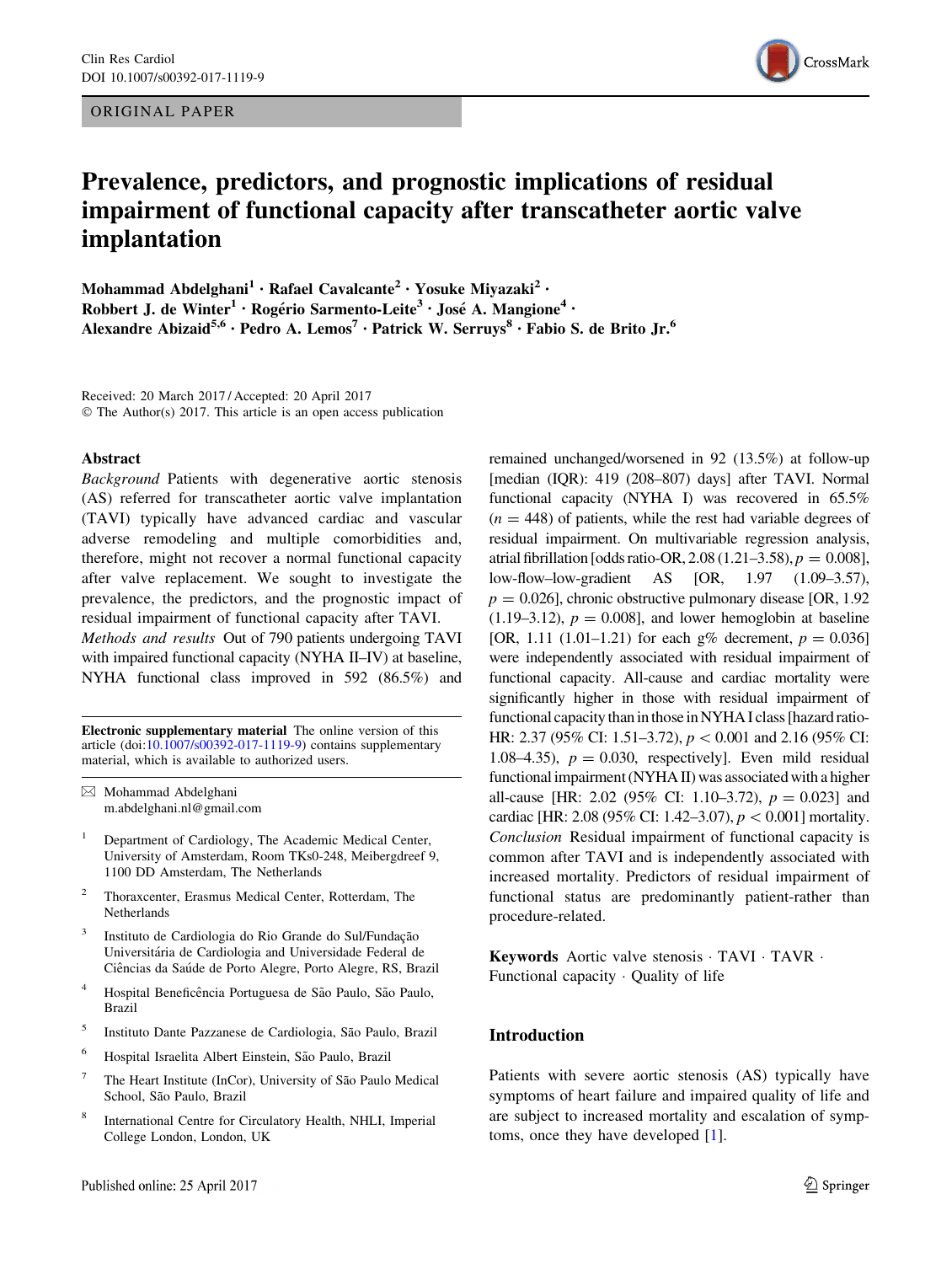Patients with degenerative AS referred for transcatheter aortic valve implantation (TAVI) typically have advanced cardiac [\[2](#page-6-0)] and vascular [[3\]](#page-7-0) adverse remodeling that may not be completely reversible after valve replacement [\[2](#page-6-0), [4,](#page-7-0) [5](#page-7-0)]. In addition, non-cardiovascular comorbidities are common in those patients [\[2](#page-6-0)]. Therefore, although TAVI can modify the dismal natural history of severe AS, restoration of a normal functional capacity may be less likely to occur. Although the major TAVI pivotal trials reported similar functional improvement after TAVI vs. surgical aortic valve replacement (SAVR) [[6–8\]](#page-7-0), a recent meta-analysis of randomized trials of patients at low and intermediate risks of perioperative mortality showed that transfemoral TAVI was associated with reduced mortality but increased incidence of heart failure within 2 years as compared to SAVR [\[9](#page-7-0)].

Consequently, TAVI might remain a futile treatment in patients who are more concerned with their functional status than with the risk of death. Given the fact that all TAVI candidates expect an improvement of their quality of life after the procedure [[10\]](#page-7-0) and that some patients are more concerned with their functional status than with the risk of death, it is desirable to know the likelihood, the predictors, and the prognostic implications of failure to recover a normal functional capacity after the procedure. We specifically sought to identify whether residual impairment of functional capacity is linked to more advanced cardiopathy and severer symptoms at baseline, to non-cardiac comorbidities, or to procedural failure.

# **Methods**

The study included consecutive patients enrolled by 22 centers in the Brazilian TAVI registry from January 2008 to January 2015. Patients were considered eligible for inclusion if they had severe symptomatic AS (of the native valve or of a degenerated bioprosthetic surgical valve) and were considered by the heart team as inoperable or at high surgical risk. Operative mortality risk was estimated using the logistic European System for Cardiac Operative Risk Evaluation (EuroSCORE) and the Society of Thoracic Surgeons Predicted Risk of Mortality (STS-PROM) risk scores. List of participating centers, details of TAVI-procedure technical aspects, and adjudication of adverse events have been previously described elsewhere [[11\]](#page-7-0). The study protocol complies with the Declaration of Helsinki and was approved by the ethics committee at each of the participating centers and all patients provided written informed consent. A web-based case report form and remote electronic data monitoring were utilized with an onsite source document validation performed in a random sample (one-fifth of all cases). An independent committee

(including a neurologist) adjudicated all events. All endpoints are reported according to the Valve Academic Research Consortium-2 (VARC-2) criteria [[12\]](#page-7-0). Device failure was defined as residual transaortic mean pressure gradient  $>20$  mmHg, greater than mild aortic regurgitation, and/or failure to correctly position a single device into the proper anatomical location [[12\]](#page-7-0).

Symptoms related to AS included: impaired functional capacity, angina, syncope, and/or pre-syncope [\[13](#page-7-0)]. According to the New York Heart Association (NYHA) functional classification, patients in NYHA class I have a normal functional capacity and are free from symptoms attributable to heart disease, and those in NYHA classes II, III, and IV have mild, moderate, and severe impairments of functional capacity due to symptoms attributable to heart disease, respectively [[14\]](#page-7-0).

Transfemoral vascular access was the default approach with the use of alternative approaches (transubclavian, direct transaortic, and transcarotid) only when the transfemoral access was not possible. The decision to choose between sedative or general anesthesia was left to the discretion of the operators. All patients underwent transthoracic echocardiographic (TTE) study at baseline and were scheduled for TTE during the same admission for the index procedure (pre-discharge TTE) and for follow-up at 6 and 12 months and annually thereafter.

#### Statistical analysis

Quantitative variables are summarized as mean  $\pm$  SD or median (interquartile range-IQR) and are compared by Student  $t$  test or Mann-Whitney U test, while categorical variables are summarized as frequencies and proportions and are compared with the use of the Chi-square test.

Uni- and multivariable logistic regression analyses were used to identify the factors potentially associated with residual impairment of functional capacity. Factors with a  $p$  value  $\leq 0.10$  in univariable analysis were included in a stepwise multivariable logistic model.

Cumulative survival curves for patients with and without residual impairment of functional capacity were constructed using the Kaplan–Meier method and compared with the log-rank test and Cox-proportional hazards model.

All analyses were performed with SPSS 23 (IBM, Armonk, NY, USA). All probability values were twotailed, and a  $p$  value  $\leq 0.05$  was considered significant.

## Results

A total of 819 consecutive patients with severe symptomatic AS were included (mean age  $81.5 \pm 7.3$  years; 49% males). Patients were at high surgical risk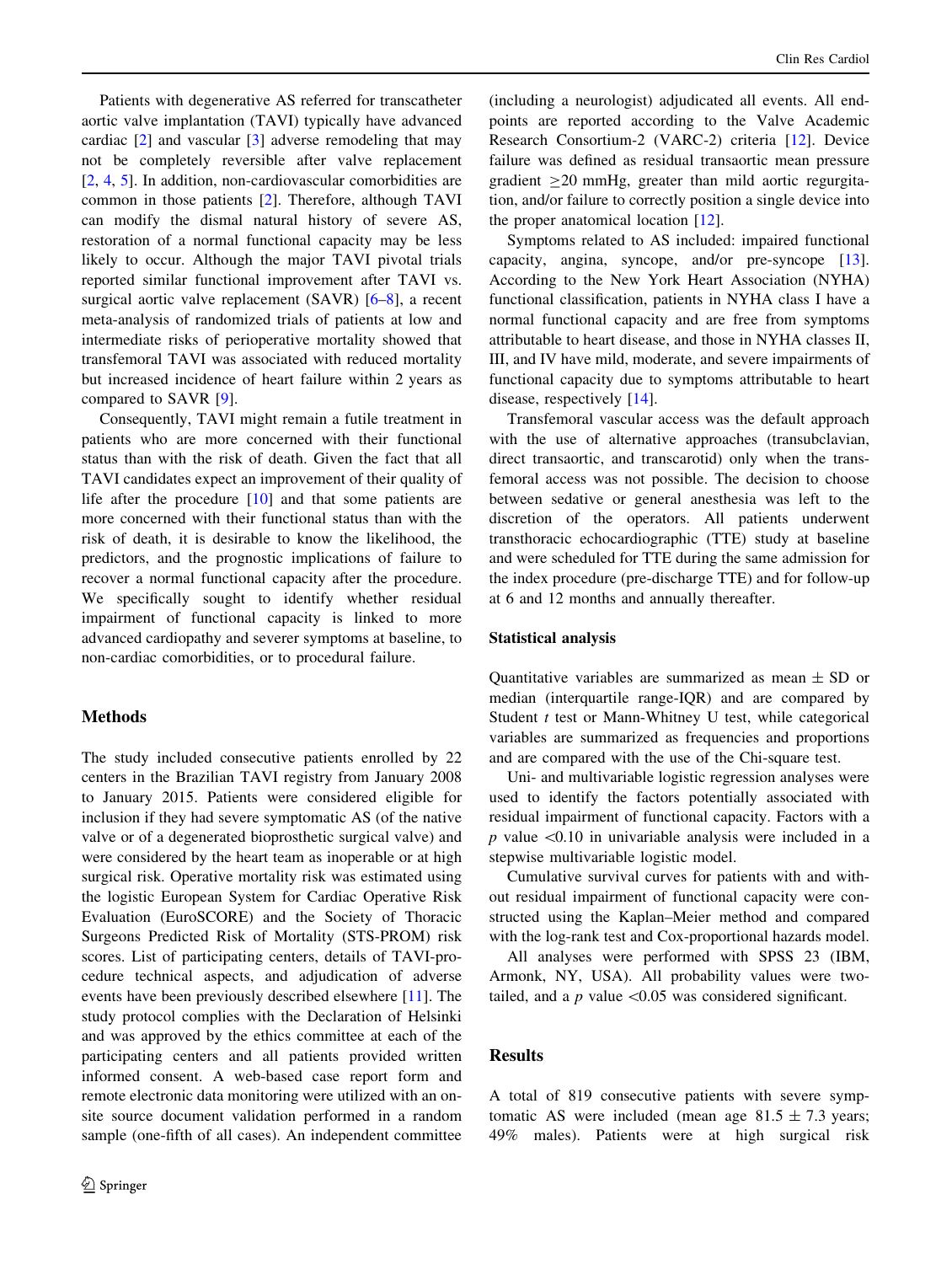(EuroSCORE,  $20.5 \pm 14.7$ ; STS score,  $10.3 \pm 7.8$ ) with a high burden of comorbidities (chronic kidney disease, 77%; coronary artery disease, 59%; and chronic obstructive pulmonary disease, 19%). TAVI was preformed predominantly under general anesthesia (91%) through a transfemoral access (93%), and involved implanting a CoreValve (73%) or a Sapien-XT (24%) device in the majority of cases.

Before TAVI, 790 patients (96%) had impaired functional capacity [NYHA II in 124 patients (15%), NYHA III in 436 patients (53%), and NYHA IV in 230 patients (28%)]. Among patients with impaired functional capacity (NYHA  $\geq$  II) at baseline, 684 were alive beyond 30 days post-procedure and available for clinical follow-up [up to 2268 days, median (IQR): 419 (208–807) days]. Out of those, NYHA functional class improved in 592 (86.5%) and remained unchanged/worsened in 92 (13.5%) (Supplementary Figure). Ultimately, 65.5% of patients  $(n = 448)$  had recovered a normal functional capacity (NYHA I), while the rest had variable degrees of residual impairment. The latter was mild (NYHA II) in 26.5%  $(n = 183)$  and moderate–severe (NYHA III or IV) in 8%  $(n = 53)$ .

# Characteristics of patients with residual impairment of functional capacity

The baseline, periprocedural, and follow-up characteristics in the patients stratified according to the functional status at follow-up are summarized in a Supplementary Table. All relevant baseline and periprocedural factors were tested for association with residual impairment of functional capacity after TAVI. Table 1 summarizes the univariable and multivariable predictors.

On multivariable logistic regression analysis, atrial fibrillation/flutter [odds ratio-OR, 2.08  $(1.21-3.58)$ ,  $p = 0.008$ ], low-flow–low-gradient AS [OR, 1.97 (1.09–3.57),  $p = 0.026$ , chronic obstructive pulmonary disease [OR, 1.92] (1.19–3.12),  $p = 0.008$ ], and lower hemoglobin [OR, 1.11]  $(1.01-1.21)$  for each g% decrement,  $p = 0.036$ ] were independently associated with residual impairment of functional capacity after TAVI. Although device failure (mainly driven by a higher trans-prosthetic valve pressure gradient-Supplementary Table) was associated with residual impairment of functional capacity in univariable analysis [OR, 1.73  $(1.04-2.88), p = 0.034$ , it was not an independent predictor in the multivariable analysis.

| Table 1 Univariable and multivariable predictors of residual impairment of functional capacity among survivors beyond 30 days after TAVI |  |
|------------------------------------------------------------------------------------------------------------------------------------------|--|
|                                                                                                                                          |  |

|                                                      | Univariate analysis |                           |                        |                  | Multivariate analysis |                        |                        |                  |
|------------------------------------------------------|---------------------|---------------------------|------------------------|------------------|-----------------------|------------------------|------------------------|------------------|
|                                                      | <b>OR</b>           | Lower $95\%$ CI<br>for OR | Upper 95% CI<br>for OR | $\boldsymbol{p}$ | <b>OR</b>             | Lower 95% CI<br>for OR | Upper 95% CI<br>for OR | $\boldsymbol{p}$ |
| Body mass index $(kg/m2)$ at<br>baseline             | 0.968               | 0.935                     | 1.002                  | 0.065            | 0.958                 | 0.916                  | 1.001                  | 0.054            |
| EuroSCORE at baseline                                | 1.013               | 1.002                     | 1.024                  | 0.019            | 1.002                 | 0.986                  | 1.018                  | 0.812            |
| NYHA functional class at baseline                    | 1.269               | 1.026                     | 1.569                  | 0.028            | 0.981                 | 0.744                  | 1.293                  | 0.893            |
| Pulmonary hypertension at baseline                   | 1.436               | 0.992                     | 2.078                  | 0.055            | 0.853                 | 0.519                  | 1.401                  | 0.531            |
| Atrial fibrillation/flutter at baseline              | 2.019               | 1.280                     | 3.186                  | 0.003            | 2.084                 | 1.213                  | 3.582                  | 0.008            |
| LV posterior wall thickness (mm)<br>at baseline      | 0.925               | 0.852                     | 1.003                  | 0.061            | 0.950                 | 0.865                  | 1.044                  | 0.288            |
| LV ejection fraction $(\%)$ at baseline              | 0.991               | 0.980                     | 1.001                  | 0.072            | 1.000                 | 0.983                  | 1.017                  | 0.984            |
| Transaortic valve mean PG (mmHg)<br>at baseline      | 0.989               | 0.979                     | 0.999                  | 0.035            | 1.002                 | 0.988                  | 1.016                  | 0.761            |
| Low-flow-low-gradient AS at<br>baseline              | 2.285               | 1.390                     | 3.757                  | 0.001            | 1.968                 | 1.086                  | 3.568                  | 0.026            |
| Hemoglobin $(g\%)$ at baseline                       | 1.112               | 1.029                     | 1.189                  | 0.010            | $1.114^{\rm a}$       | 1.008                  | 1.209                  | 0.036            |
| Creatinine clearance (ml/min) at<br>baseline         | 0.990               | 0.982                     | 0.997                  | 0.008            | 0.995                 | 0.985                  | 1.006                  | 0.387            |
| Chronic obstructive pulmonary<br>disease at baseline | 1.736               | 1.170                     | 2.575                  | 0.006            | 1.922                 | 1.186                  | 3.115                  | 0.008            |
| Device failure <sup>b</sup>                          | 1.730               | 1.041                     | 2.875                  | 0.034            | 1.304                 | 0.678                  | 2.505                  | 0.426            |

Bold values indicate the covriates that are signficantly associated with residual impairment of functional capacity in multivariable regression analysis

AS aortic stenosis, CI confidence interval, LV left ventricle, NYHA New York Heart association, OR odds ratio

<sup>a</sup> Odds ratio calculated per 1 g% decrement

 $<sup>b</sup>$  Defined as residual transaortic mean pressure gradient  $\geq$ 20 mmHg, greater than mild aortic regurgitation, and/or failure to correctly position a</sup> single device into the proper anatomical location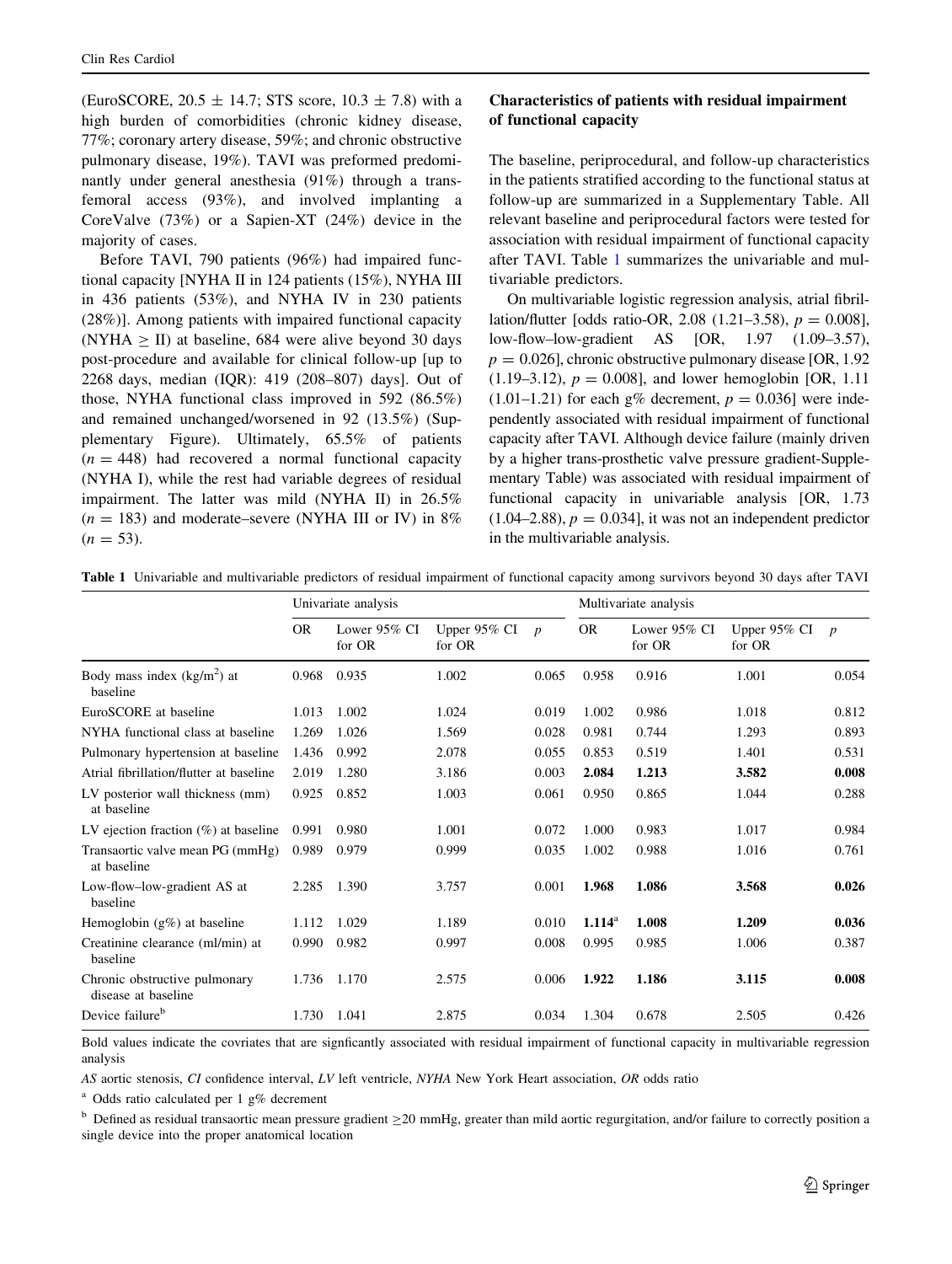## Cardiac remodeling in patients with recovered vs. impaired functional capacity after TAVI

Echocardiographic follow-up was available in 532 patients and was performed at a median interval of 366 (161–736) days after TAVI. As shown in Fig. 1, apart from left ventricular mass index (LVMi) which improved significantly in both groups with no between-group difference at follow-up, reverse cardiac remodeling was less efficient in patients with residual impairment of functional capacity.

LV diastolic diameter (LVDD), although similar at baseline, was significantly larger in those with residual impairment of functional capacity at follow-up (52.8  $\pm$  9.7 vs. 50.4  $\pm$  8.8,  $p = 0.008$ ). Impaired LV ejection fraction (LVEF  $\langle 50\% \rangle$  was significantly less at follow-up as compared to baseline only in those with NYHA I symptoms. Accordingly, although not significantly different at baseline, the prevalence of impaired LVEF at latest followup was significantly higher in those with residual

impairment of functional capacity (26.4 vs. 16.2%,  $p = 0.007$ ). Mitral regurgitation (MR) severity was similar in both groups at baseline and significantly improved at latest follow-up in those with NYHA I symptoms (moderate–severe MR, 13% at follow-up vs. 18% at baseline,  $p = 0.005$ ) but not in those with residual impairment of functional capacity (moderate–severe MR, 26% at followup vs. 23% at baseline,  $p = 0.44$ ). Consequently, MR severity at follow-up was significantly higher in those with residual impairment of functional capacity than in those with NYHA I symptoms (moderate–severe MR, 26% vs. 13\%,  $p < 0.001$ ).

# Mortality in TAVI patients stratified according to the functional status at follow-up

During the entire follow-up period, all-cause mortality was significantly higher in those with residual impairment of functional capacity than in those who recovered a



Fig. 1 Change from baseline to latest follow-up in left ventricular mass index (LVMi), LV diastolic diameter (LVDD), LV ejection fraction (LVEF), and mitral regurgitation (MR) in patients with recovered vs. impaired functional capacity after TAVI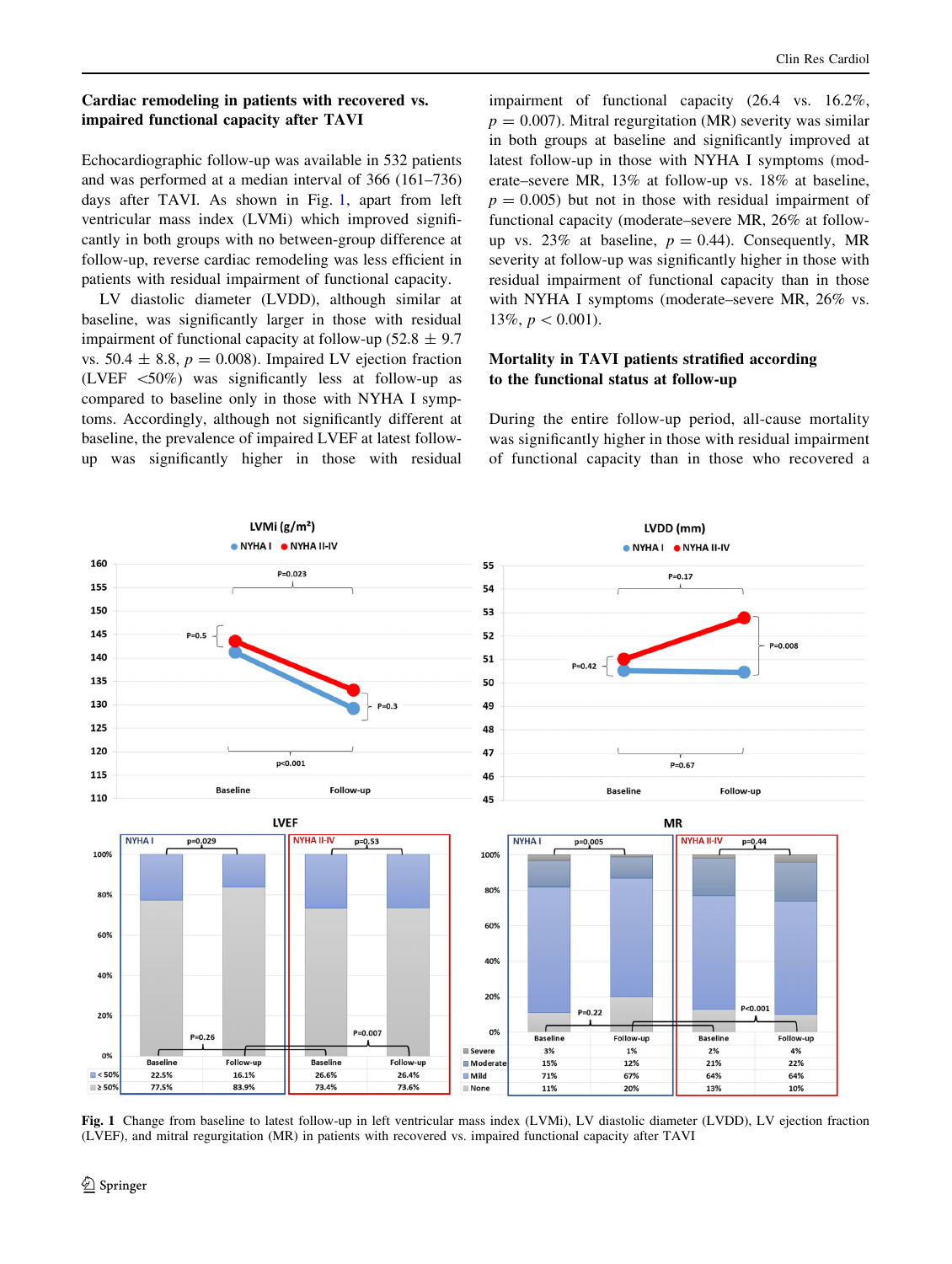

Fig. 2 Kaplan–Meier survival curves for all-cause (a) and cardiac (b) death according to the functional status (normal vs. impaired) at follow-up after TAVI. CI confidence interval, HR hazard ratio



Fig. 3 Kaplan–Meier survival curves for all-cause (a) and cardiac (b) death according to the functional status (normal vs. mildly-impaired vs. moderate–severely impaired) at follow-up after TAVI. CI confidence interval, HR hazard ratio

normal functional status (32.6 vs. 12.7%, log-rank  $p \lt 0.001$ ) (Fig. 2a). Similarly, cardiac mortality was significantly higher in those with impaired functional capacity (14.4 vs. 5.4%,  $p < 0.001$ ) (Fig. 2b). After adjustment for the aforementioned LV remodeling markers (LVEF, LVDD, and MR at latest follow-up), the association between residual impairment of functional capacity and all-cause mortality [hazard ratio-HR: 2.37 (95% CI: 1.51–3.72),  $p < 0.001$  and cardiac mortality [HR: 2.16 (95% CI: 1.08–4.35),  $p = 0.030$ ] remained significant.

To explore whether residual mild impairment of functional capacity (NYHA II) after TAVI can be detrimental, survival analysis was repeated after dividing the patients into three groups; normal (NYHA I), mildly-impaired (NYHA II), and moderate–severely impaired functional capacity (NYHA III or IV). All-cause mortality was higher in those with mild impairment (26.4%) than in those who recovered a normal functional capacity [12.7%, log-rank  $p \, < 0.001$ , HR: 2.02 (95% CI: 1.10–3.72),  $p = 0.023$ . Cardiac mortality was also higher in those with mild impairment (10.4%) than in those who recovered a normal functional capacity [5.4%, log-rank  $p = 0.021$ , HR: 2.08 (95% CI: 1.42–3.07),  $p < 0.001$ . In patients who had a residual moderate–severe functional impairment, mortality was very high (53.7%, with 27.8% being cardiac) and was significantly higher than those with mild impairment [all-cause mortality: log-rank  $p \, < 0.001$ , HR: 2.57 (95% CI: 1.60–4.11),  $p \, < 0.001$ ; cardiac death: log-rank  $p \, < 0.001$ , HR: 3.31 (95% CI: 1.68–6.53),  $p = 0.001$ . Survival curves for the three groups are displayed in Fig. 3.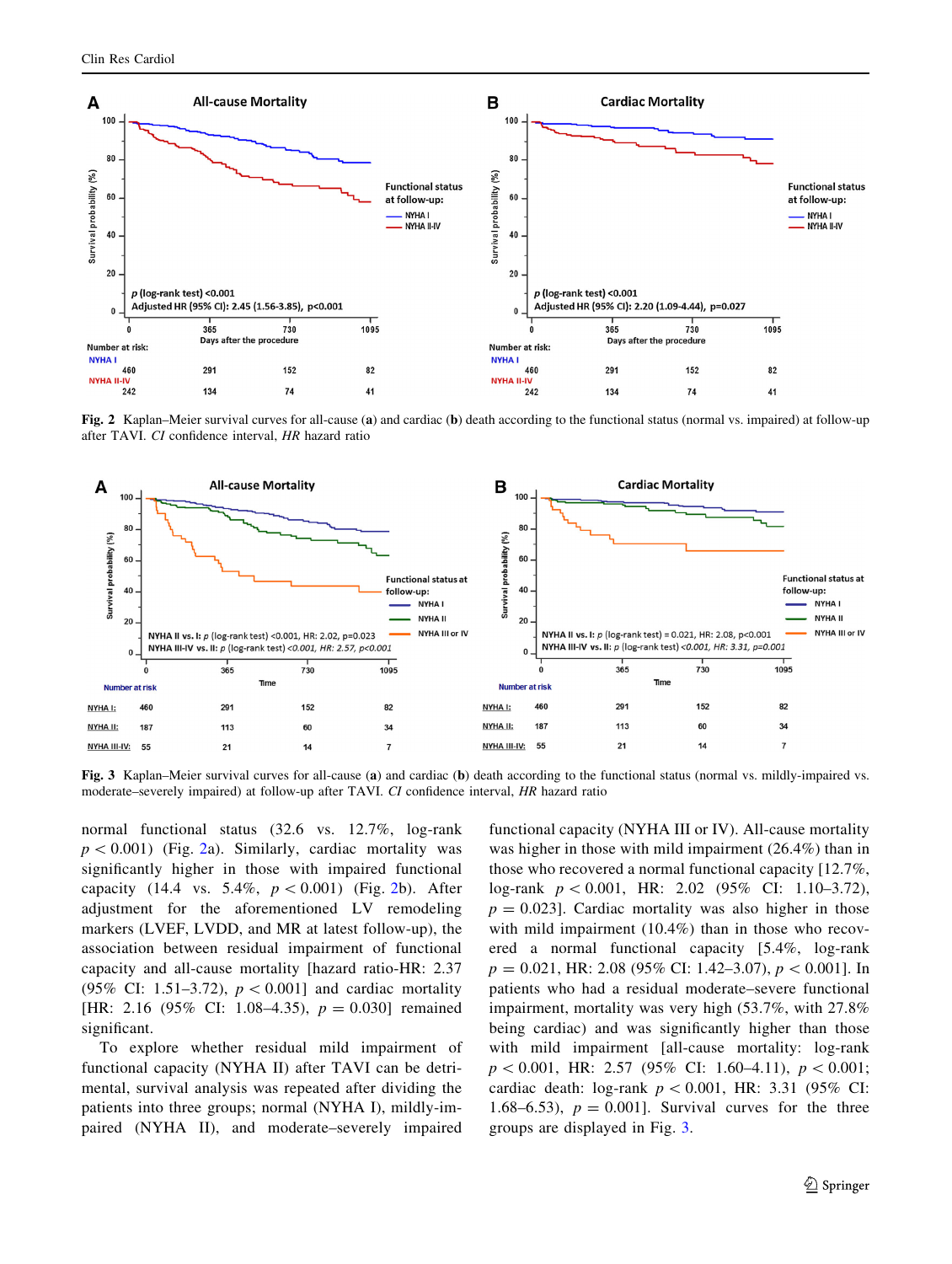#### **Discussion**

In the present study, we found that the majority of AS patients recover a normal functional status after TAVI despite the extensive comorbidities and the advanced cardiopathy they have at baseline. Eighty-seven percent of patients gained some improvement of their functional status (of at least one NYHA class) and moderate–severe impairment of functional capacity was reduced from 81% before to 8% after TAVI. Those who remained symptomatic (NYHA II or more), not only had their functional capacity impaired, but also had an increased risk of allcause and cardiac death. The increased risk of mortality was not confined to those with moderate–severe residual impairment of functional capacity but also involved those with mild residual impairment, emphasizing that restoration of a normal functional capacity should be the clinical objective in TAVI patients. These results also suggest that this simple tool (NYHA functional classification) which has long been one of the main criteria for deciding the timing of intervention for AS [[13,](#page-7-0) [15\]](#page-7-0) can also be used as a prognostic marker after valve replacement.

Although TAVI penetration and indications are expanding, there is also an increasing awareness of that some patients offered this expensive therapy fail to derive a functional, morbidity, and/or mortality benefit from it [\[16](#page-7-0)]. Futility of TAVI, which can be defined as the lack of survival/functional improvement in the short term (6 months to 1 year)  $[16]$  $[16]$ , is still an underestimated problem. The present study provides that a set of baseline characteristics of patients who, in spite of TAVI, frequently fail to recover a normal functional status and to reverse the adverse cardiac remodeling and who also have an increased mortality, so that they can be identified and appropriatelycounseled up-front of the procedure.

## Assessment of TAVI outcome: patients' vs. physicians' perspectives

The dismal prognosis of symptomatic severe AS if managed conservatively drew the interest to developing prognosis-modifying strategies. TAVI emerged as a prognosismodifying intervention with an un-equivocal mortality benefit compared to conservative management in patients who cannot undergo surgery [[17\]](#page-7-0) and compared to surgical management in high-risk [[8\]](#page-7-0) and intermediate-risk [[6,](#page-7-0) [18\]](#page-7-0) patients. However, physicians' and patients' appraisal of risks and benefits may differ [[19](#page-7-0)], and symptomatic relief is, for some patients, a priority. In a study by Hussain et al., the majority of patients undergoing SAVR for severe AS were willing to accept considerably higher risk of perioperative death than what is considered by physicians/ guidelines as ''acceptable'' [\[20](#page-7-0)]. Patients who had more severe symptoms and lower quality of life as well as those with pulmonary disease, impaired LVEF, or lower transaortic pressure gradient were more likely to accept a high/prohibitive risk of perioperative death if a normal health is likely to be restored after valve replacement [\[20](#page-7-0)]. These results emphasize the importance of symptomatic improvement (vs. mere survival) among the priorities of AS patients especially those with more severe symptoms.

#### How much of the response to TAVI is predictable?

In the present study, two cardiac (atrial fibrillation and lowflow–low-gradient AS) and two non-cardiac (COPD and anemia) baseline clinical conditions were identified as independent predictors of impaired functional status after TAVI. The benefit of identifying these markers during the decision-making process prior to TAVI is twofold: (1) to predict the functional outcome and counsel the patient in light of the lower probability of restoring a normal functional capacity and (2) to stimulate correction of these conditions when possible knowing that failure to control these conditions will impair the functional gains from TAVI. Although not among the independent predictors, two markers of cardiac hemodynamics (transaortic valve PG and brain natriuretic peptide) seem to have an added value to the LVEF in predicting functional status after TAVI (Supplementary Table). This finding is in line with previous studies that concluded that the indices of LV mechanics other than the volumetric LVEF (e.g., longitudinal strain [\[21](#page-7-0)]) as well as markers of elevated LV pressure (e.g., brain natriuretic peptide [[22](#page-7-0)]) are crucial in predicting the functional status in patients with severe AS. In fact, a ''low-flow'' status leading to a low-gradient severe AS reflects the combination of a small LV cavity, a severe diastolic dysfunction, and an impaired longitudinal contractility. The combination of both low transvalvular gradient and low ejection fraction portends significantly worse outcomes [[23,](#page-7-0) [24](#page-7-0)]. These data together might explain why the mere reduction of LVEF at baseline was not an independent predictor of the functional outcomes after TAVI, while the combination of reduced LVEF and relatively low transaortic valve PG was.

Many attempts have been made to improve the predictability of TAVI outcomes, including the development of specific TAVI outcome-prediction scores. Although the inclusion of frailty and functional parameters into the predictive models has improved their performance as compared to surgical risk models, the accuracy of those models remain modest [[16\]](#page-7-0). The complexity of the cardiovascular morbidity in patients with severe degenerative AS probably plays an important role in this suboptimal performance of predictive models.

Reduced arterial compliance is an important contributor to the increased afterload and to the adverse cardiac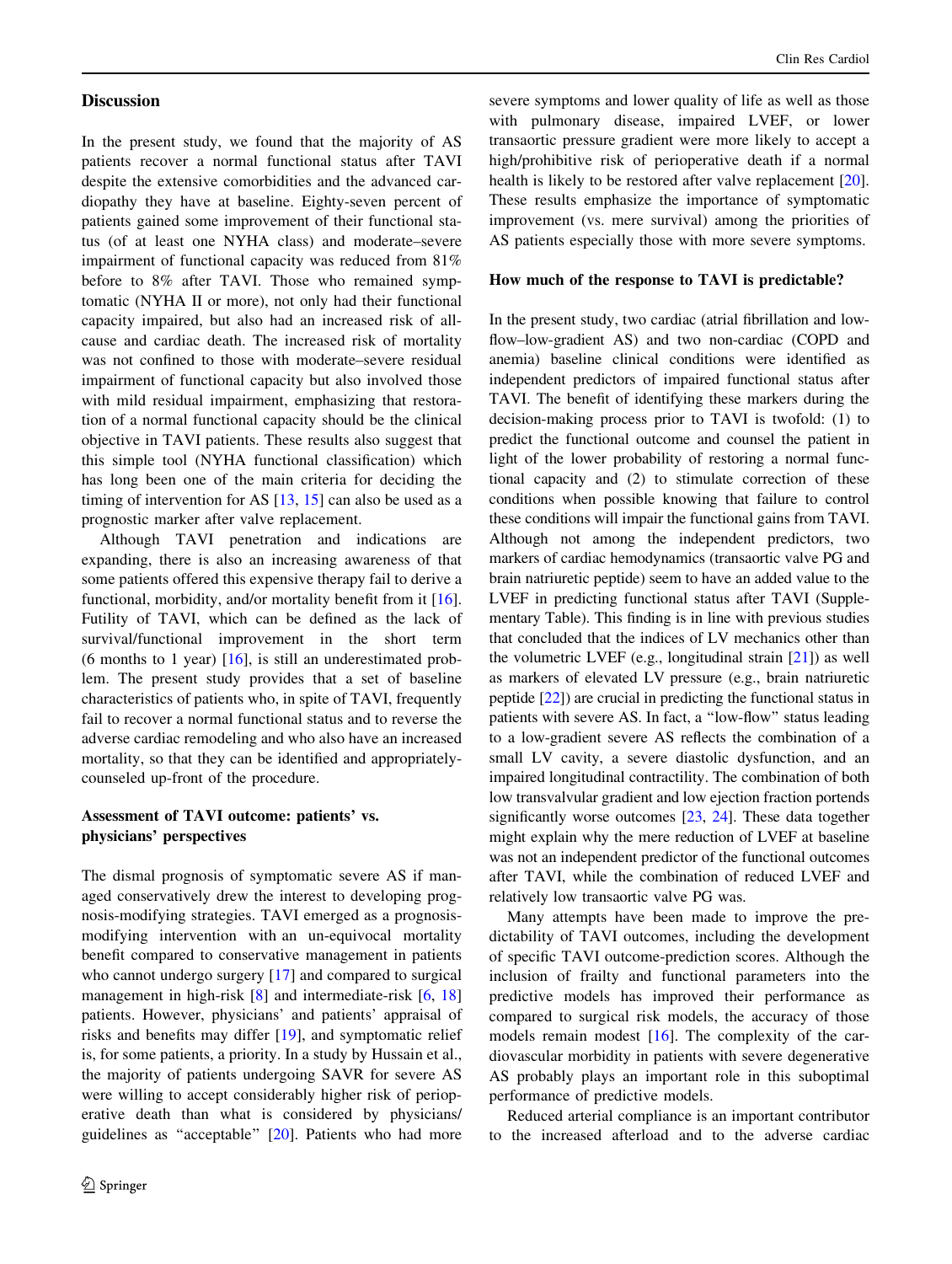<span id="page-6-0"></span>remodeling in AS patients [[25\]](#page-7-0). This arterial component of the AS disease complex is likely even more pronounced in TAVI candidates, who are typically older with multiple risk factors for atherosclerosis, than SAVR candidates. In AS patients referred for valve replacement, a higher arterial stiffness correlates with less LV mass regression and with more adverse cardiac events after SAVR [\[26](#page-7-0)] and TAVI [\[27](#page-7-0)]. Yotti et al. [\[4](#page-7-0)] studied arterial function before and after TAVI and reported an increase in arterial load after the procedure resulting in a residual elevation of LV pressure in 70% of patients. Moreover, myocardial response to AS involves variable degrees of myocardial fibrosis [\[28\]](#page-7-0), the extent of which correlates with NYHA functional class at baseline [\[29](#page-7-0)], and predicts the improvement in NYHA class after valve replacement [\[29](#page-7-0)]. Arterial stiffness and myocardial fibrosis are two examples of important contributors to the impaired cardiac performance in AS patients that might attenuate the benefit from TAVI. Therefore, the classic screening of patient's symptoms, comorbidities and valvular/myocardial function might not reflect the complete spectrum of the actual patient morbidity.

## Limitations

This study has a number of limitations. Echocardiographic data were reported by the treating centers without independent core lab adjudication and follow-up echocardiographic data were missing in some cases.

The list of predictors of functional recovery after TAVI that has been investigated in the present analysis included valvular and cardiac function, as well as major comorbidities. However, markers of frailty and surrogates for arterial function and myocardial fibrosis were not included in our analysis. In addition, the socioeconomic and educational status of the patient as well as the involvement in regular exercise or rehabilitation programs might also play a role in determining the functional outcome of these patients. For future studies, we suggest to study the relation of those factors to the functional recovery after TAVI.

Clinicians assign a given patient to an NYHA class on the basis of their subjective interpretation of reported symptoms, and accordingly, interobserver variability of the functional assessment is a potential downside of this classification. In spite of this limitation, a higher NYHA class was shown in the present study to be a marker of objective adverse cardiac remodeling and, more importantly, of a higher mortality risk. It turns out that, in spite of its limitations, this simple tool that is still used to decide the timing of intervention (as recommended by clinical practice guidelines) can still be crucial in post-TAVI clinical assessment. Other more objective, more quantitative, and purely patient-reported multidimensional assessment tools have been suggested as better indices of the quality of life. These multidimensional tools (e.g., EuroQol-5L and SF-36 questionnaires) involve dimensions that are more determined by the extra-cardiac morbidities and general frailty (e.g., pain/discomfort, anxiety/depression, and independent self-care). TAVI that effectively relieves AS and its relevant symptoms and improves survival cannot reverse noncardiac pathologies that profoundly impacts on the patient's overall quality of life. Previous studies revealed that the general health status visual analog scale improves after TAVI by only 2.7–7.0% (mainly driven by improvements in mobility and usual activity dimensions, while the other dimensions showed only very modest change) [[30\]](#page-7-0) and that the EQ-5D index also shows a modest improvement  $(+7\% \text{ at } 1 \text{ year})$  [[31\]](#page-7-0).

## Conclusion

The majority of AS patients recover a normal functional status after TAVI despite the extensive comorbidities and the advanced cardiopathy they have at baseline. However, in a sub-group of patients, some degree of functional impairment persists and portends a diminished reverse cardiac remodeling and a lower survival. Chronic lung disease, anemia, atrial fibrillation, and a low-flow–lowgradient AS are baseline characteristics of this group of patients.

#### Compliance with ethical standards

#### Funding sources None.

Conflict of interest Rogério Sarmento-Leite, José A. Mangione, and Fabio S. de Brito Jr are proctors for Medtronic and Edwards Lifesciences. Pedro A. Lemos is a proctor for Edwards Lifesciences and Boston Scientific. All other authors have no relevant conflicts of interest to declare.

Open Access This article is distributed under the terms of the Creative Commons Attribution 4.0 International License ([http://crea](http://creativecommons.org/licenses/by/4.0/) [tivecommons.org/licenses/by/4.0/\)](http://creativecommons.org/licenses/by/4.0/), which permits unrestricted use, distribution, and reproduction in any medium, provided you give appropriate credit to the original author(s) and the source, provide a link to the Creative Commons license, and indicate if changes were made.

#### References

- 1. Otto CM (2000) Timing of aortic valve surgery. Heart 84(2):211–218
- 2. Beach JM, Mihaljevic T, Rajeswaran J, Marwick T, Edwards ST, Nowicki ER, Thomas J, Svensson LG, Griffin B, Gillinov AM et al (2014) Ventricular hypertrophy and left atrial dilatation persist and are associated with reduced survival after valve replacement for aortic stenosis. J Thorac Cardiovasc Surg 147(1):362–369 (e368)